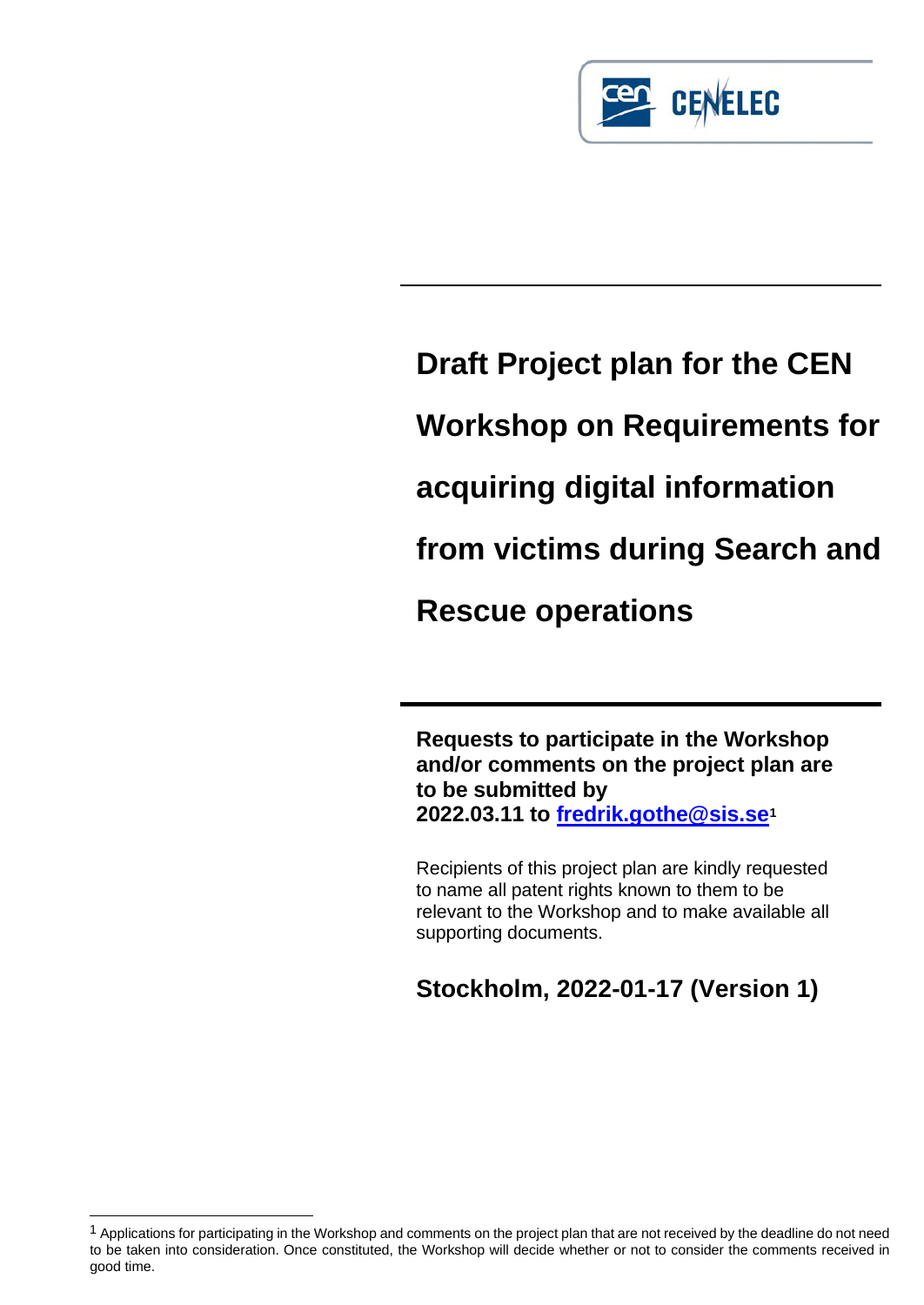# **Contents**

Page

| 1                                            |  |
|----------------------------------------------|--|
| $\overline{2}$<br>2.1<br>2.2<br>2.3<br>2.4   |  |
| $\mathbf{3}$<br>3.1<br>3.2<br>3.3            |  |
| $\overline{\mathbf{4}}$<br>4.1<br>4.2<br>4.3 |  |
| 5                                            |  |
| 6<br>6.1<br>6.2<br>6.3                       |  |
| $\overline{7}$                               |  |
| 8                                            |  |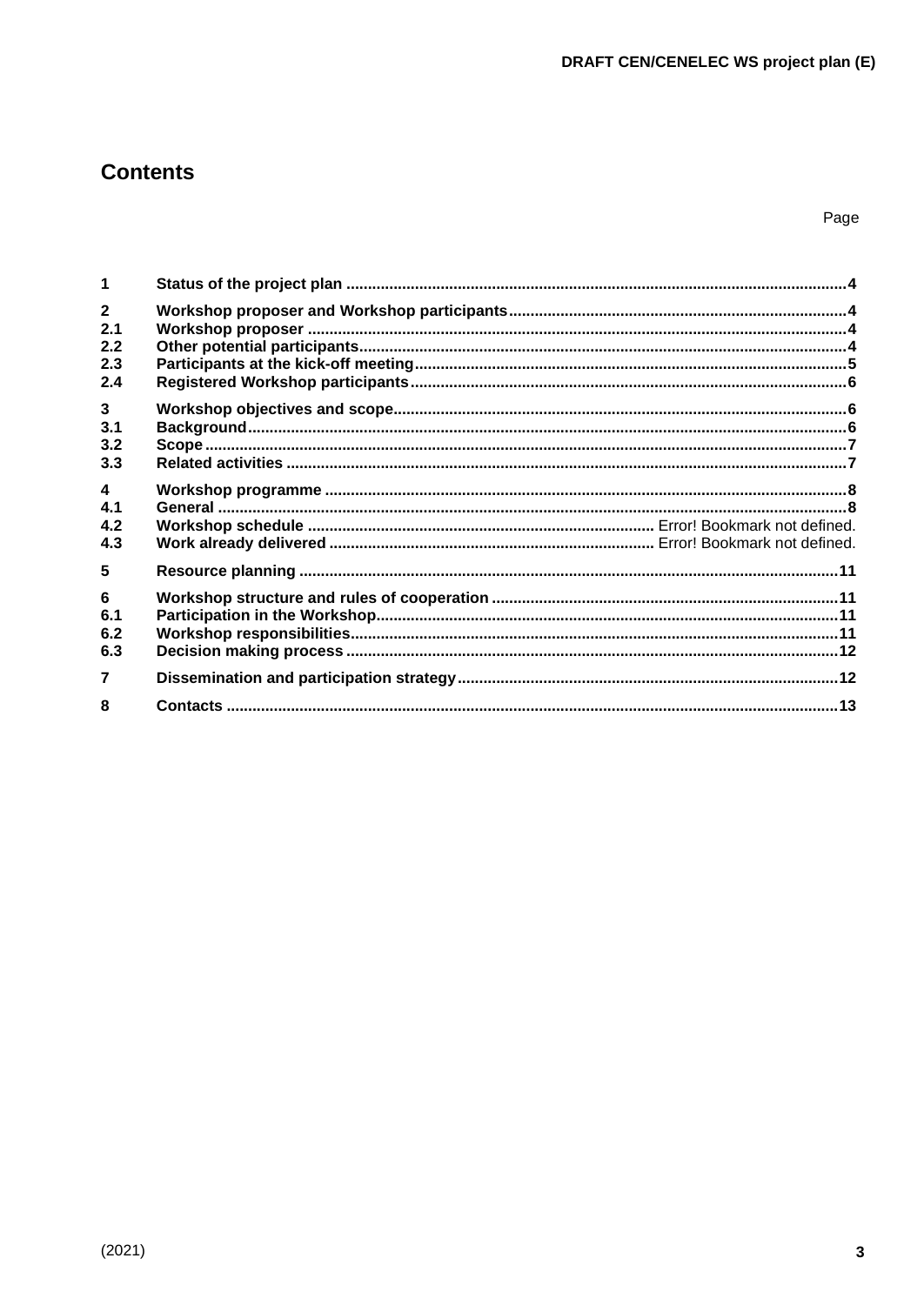# <span id="page-2-0"></span>**1 Status of the project plan**

**Draft project plan** for public commenting (Version 1.0)

This draft project plan is intended to inform the public of a new Workshop. Any interested party can take part in this Workshop and/or comment on this draft project plan. Please send any requests to participate or comments by e-mail to **[fredrik.gothe@sis.se](mailto:fredrik.gothe@sis.se)**

All those who have applied for participation or have commented on the project plan by the deadline will be invited to the kick-off meeting of the Workshop on **2022-03-14**.

**Approved project plan** for CWA development adopted at the kick-off meeting of the Workshop on **2022-03-14** (Version **2.0**)

#### <span id="page-2-1"></span>**2 Workshop proposer and Workshop participants**

#### <span id="page-2-2"></span>**2.1 Workshop proposer**

| Person or organisation                                                                                                                                                                                                                     | Short description and interest in the subject                                                                                                                                                                                                                                                                                                                                                                                                                                                                                                                                                                                                                                                                                                                                                                                                                                                                                                    |
|--------------------------------------------------------------------------------------------------------------------------------------------------------------------------------------------------------------------------------------------|--------------------------------------------------------------------------------------------------------------------------------------------------------------------------------------------------------------------------------------------------------------------------------------------------------------------------------------------------------------------------------------------------------------------------------------------------------------------------------------------------------------------------------------------------------------------------------------------------------------------------------------------------------------------------------------------------------------------------------------------------------------------------------------------------------------------------------------------------------------------------------------------------------------------------------------------------|
| Name: Spyridon Athanasiadis<br>Organization:<br>Communication<br>Institute<br>οf<br>and<br><b>Computer Systems (ICCS)</b><br>Postal address: 9, Iroon. Polytechniou Str., 157 73<br>Zografou, Greece<br>Email: spyros.athanasiadis@iccs.gr | The Institute of Communications and Computer<br>Systems (ICCS) is a non-profit academic research<br>body established in 1989 to support the performance<br>of top-quality research, development activities and the<br>provision of scientific service to private and public<br>bodies. Within ICCS, the I-SENSE Research Group<br>(http://i-sense.iccs.gr) comprises of more than 150<br>members (Professors, post-doctoral<br>personnel<br>researchers,<br>post-graduate<br>researchers,<br>and<br>administrative staff) having participated in more than<br>40 to date as Coordinator and/or Technical Manager in<br>areas dealing with Critical Infrastructure, Disaster<br>Resilient Societies, Intelligent Transportation Systems.<br>Our Institute is developing technologies to support first<br>responders be more effective and save more lives<br>during natural and manmade disasters and crises by<br>exploiting novel technologies. |
| Phone: +30 2107722467<br>Webpage: https://i-sense.iccs.gr                                                                                                                                                                                  | Dr. Athanasiadis, Ph.D. is a senior researcher/project<br>manager at ICCS/I-Sense group. He completed his<br>doctoral studies at the National Technical University of<br>Athens (NTUA) on Microwave techniques of imaging<br>ground and detecting objects. Spyros has significant<br>international experience in the coordination and<br>management of the full life-cycle activities of several<br>EU funded (FP7, H2020) projects. His research<br>interests include first responders' technologies, digital<br>transformation of systems and development and<br>application of ICT tools to enhance rescue missions.                                                                                                                                                                                                                                                                                                                          |

#### <span id="page-2-3"></span>**2.2 Other potential participants**

This CWA will be developed in a Workshop (temporary body) that is open to any interested party. The participation of other experts would be helpful and is desired. It is recommended that:

- Manufacturers of general triage devices
- − Manufacturers of software and hardware for triage devices
- − Academic and research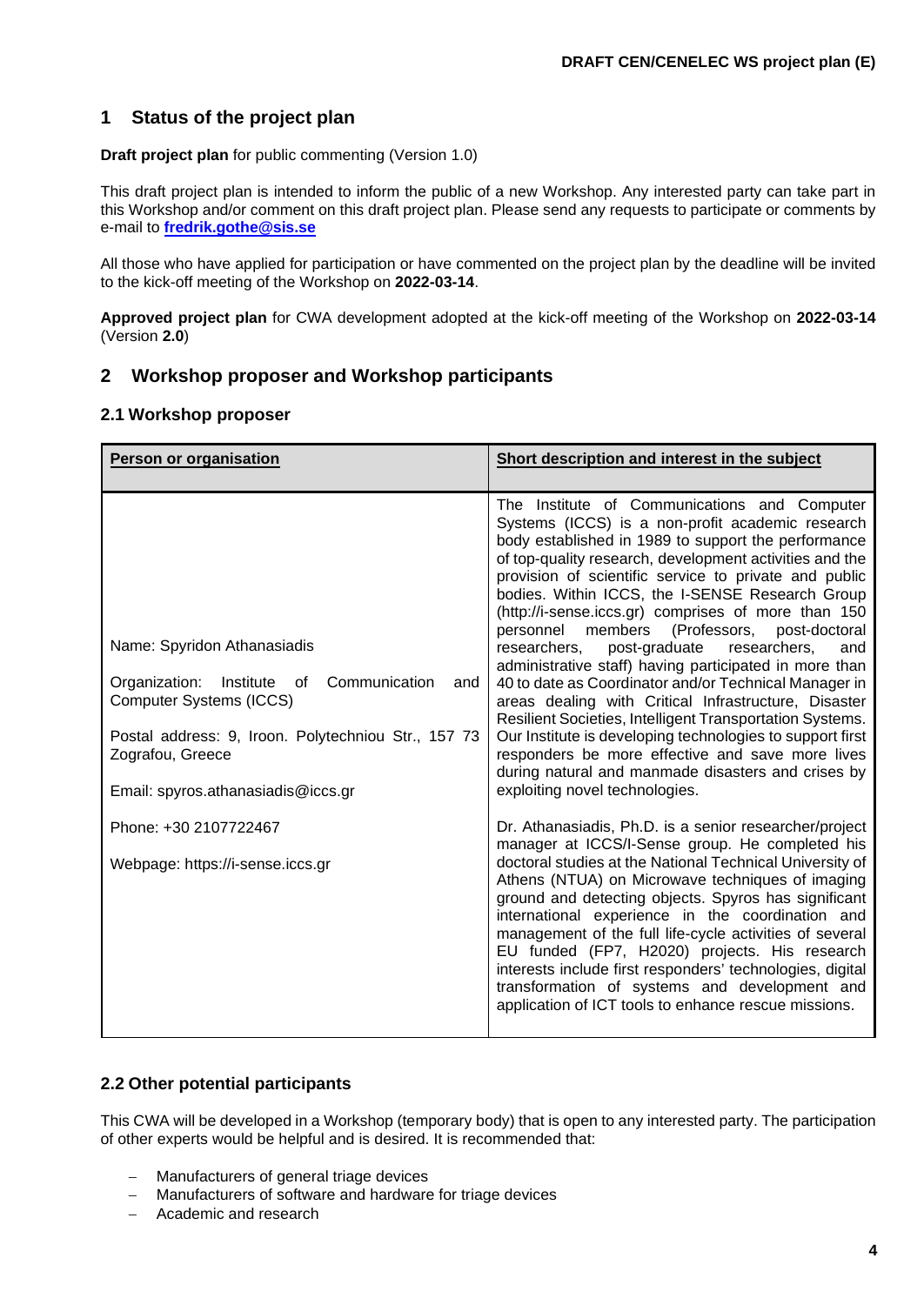- − Technical providers of triaging solutions
- − Technical providers of command centres
- − First Responders
- − Medical personal

take part in the development of this CWA.

# <span id="page-3-0"></span>**2.3 Participants at the kick-off meeting**

The following persons or organisations already signed up to the kick-off meeting prior to the publication of the draft project plan.

| <b>Person</b>                                | <b>Organisation</b>                                                                                                                                                                    |
|----------------------------------------------|----------------------------------------------------------------------------------------------------------------------------------------------------------------------------------------|
| Workshop proposer: Mr. Spyridon Athanasiadis | Workshop<br>proposer: ICCS,<br>Institute of<br>Communication<br>Computer<br>and<br>Systems,<br>Greece,<br>Type: Academic and research and Technical providers<br>of triaging solutions |
| Panagiotis Michalis                          | ICCS, Institute of Communication and Computer<br>Systems, Greece<br>Type: Academic and research and Technical providers<br>of triaging solutions                                       |
| Leonidas Perlepes                            | <b>SATWAYS</b><br>Type: Technical providers of command centres                                                                                                                         |
| Maguelone Laval                              | European Organisation for Security, Belgium<br>Type: Academic and research                                                                                                             |
| <b>Elodie Reuge</b>                          | European Organisation for Security, Belgium<br>Type: Academic and research                                                                                                             |
| Ruiz Lopez Dario                             | ATOS IT SOLUTIONS AND SERVICES IBERIA SL<br>(ATOS), Spain<br>Type: Technical providers of command centres                                                                              |
| <b>Benoit Vivien</b>                         | ASSISTANCE PUBLIQUE HOPITAUX DE PARIS<br>(AP-HP), France<br>Type: First Responders and Medical personal                                                                                |
| <b>Wilson Antunes</b>                        | MINISTERIO DA DEFESA NACIONAL (Defesa),<br>Portugal<br>Type: First Responders                                                                                                          |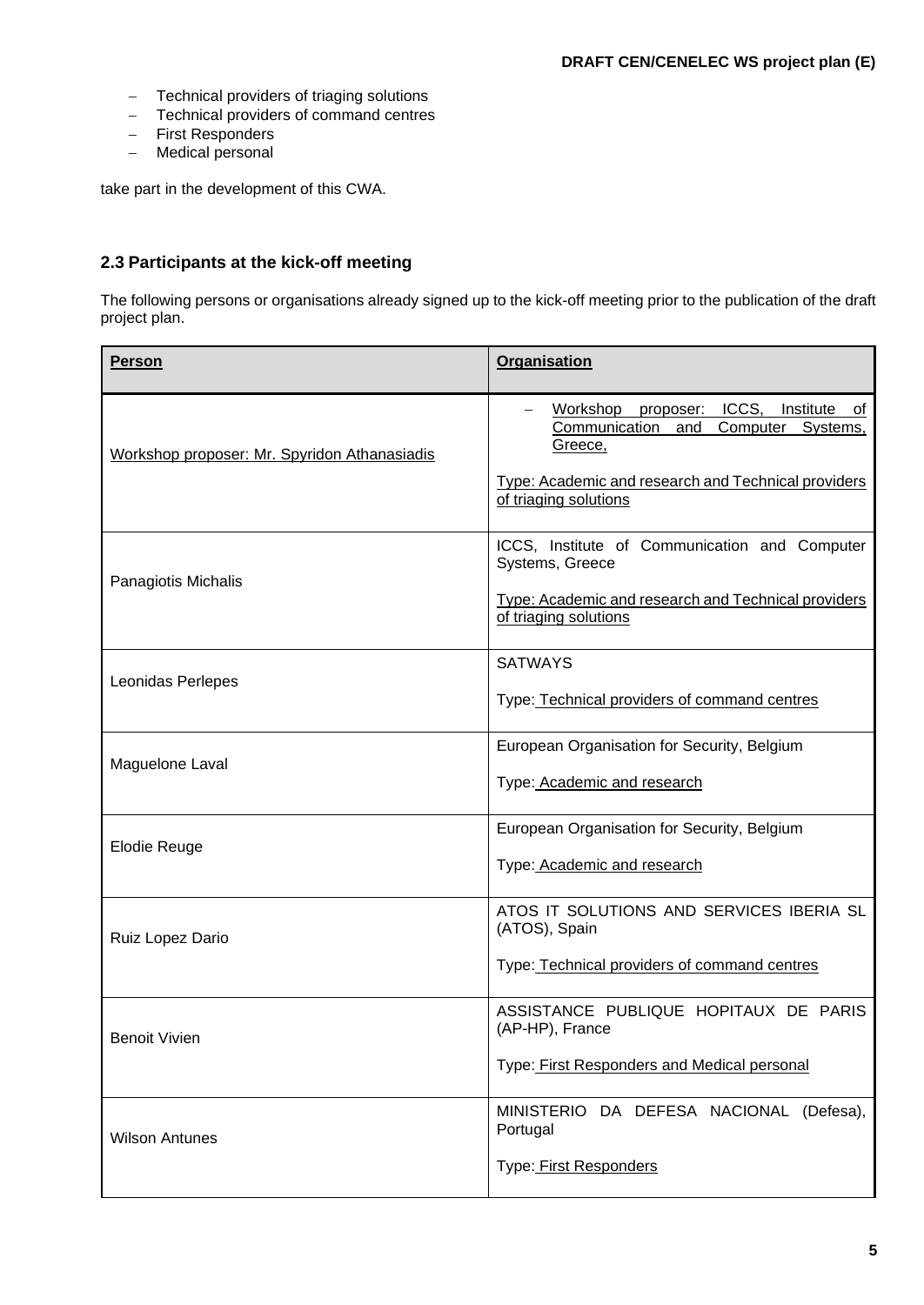| Júlio Carvalho                                                     | MINISTERIO DA DEFESA NACIONAL<br>(Defesa),<br>Portugal<br>Type: First Responders                        |
|--------------------------------------------------------------------|---------------------------------------------------------------------------------------------------------|
| Luís Carvalho                                                      | MINISTERIO DA DEFESA NACIONAL<br>(Defesa),<br>Portugal<br>Type: First Responders                        |
| Natascia Erriu                                                     | Corpo Nazionale dei Vigili del Fuoco (CNVVF), Italy<br>Type: First Responders                           |
| Giovanni Fresu                                                     | Corpo Nazionale dei Vigili del Fuoco (CNVVF), Italy<br>Type: First Responders                           |
| Workshop secretariat: Mr. Fredrik Göthe and Ms.<br>Annika Almqvist | Workshop secretariat: SIS, Swedish<br>Institute for<br>Standards<br>Type: National Standardisation Body |

# <span id="page-4-0"></span>**2.4 Registered Workshop participants***.*

The following persons or organisations have registered as Workshop participants at the kick-off meeting and will actively participate in the development of the CWA.

| Person                     | <b>Organisation</b>        |
|----------------------------|----------------------------|
| <b>Workshop Chair</b>      | <b>Workshop Chair</b>      |
| <b>Workshop Vice-Chair</b> | <b>Workshop Vice-Chair</b> |
|                            |                            |
|                            |                            |
| Workshop secretariat       | Workshop secretariat       |

# <span id="page-4-1"></span>**3 Workshop objectives and scope**

# <span id="page-4-2"></span>**3.1 Background**

STRATEGY will develop a pan-European framework of the pre-standardisation activities for systems, solutions and procedures, addressing crisis management, validated by sustainable tests and evaluation frameworks, which will improve the crisis management and disaster resilience capabilities, including European Defence Agency (EDA) initiatives in the CBRN-E area. Based on the needs identified from previous EU initiatives and the desktop research on the EU priorities, the project addresses eight streams within crisis management: Search and Rescue, Critical Infrastructure Protection, Response Planning, Command and Control, Early Warning Systems and Rapid Damage Assessment, CBRN-E, Training and Terminology.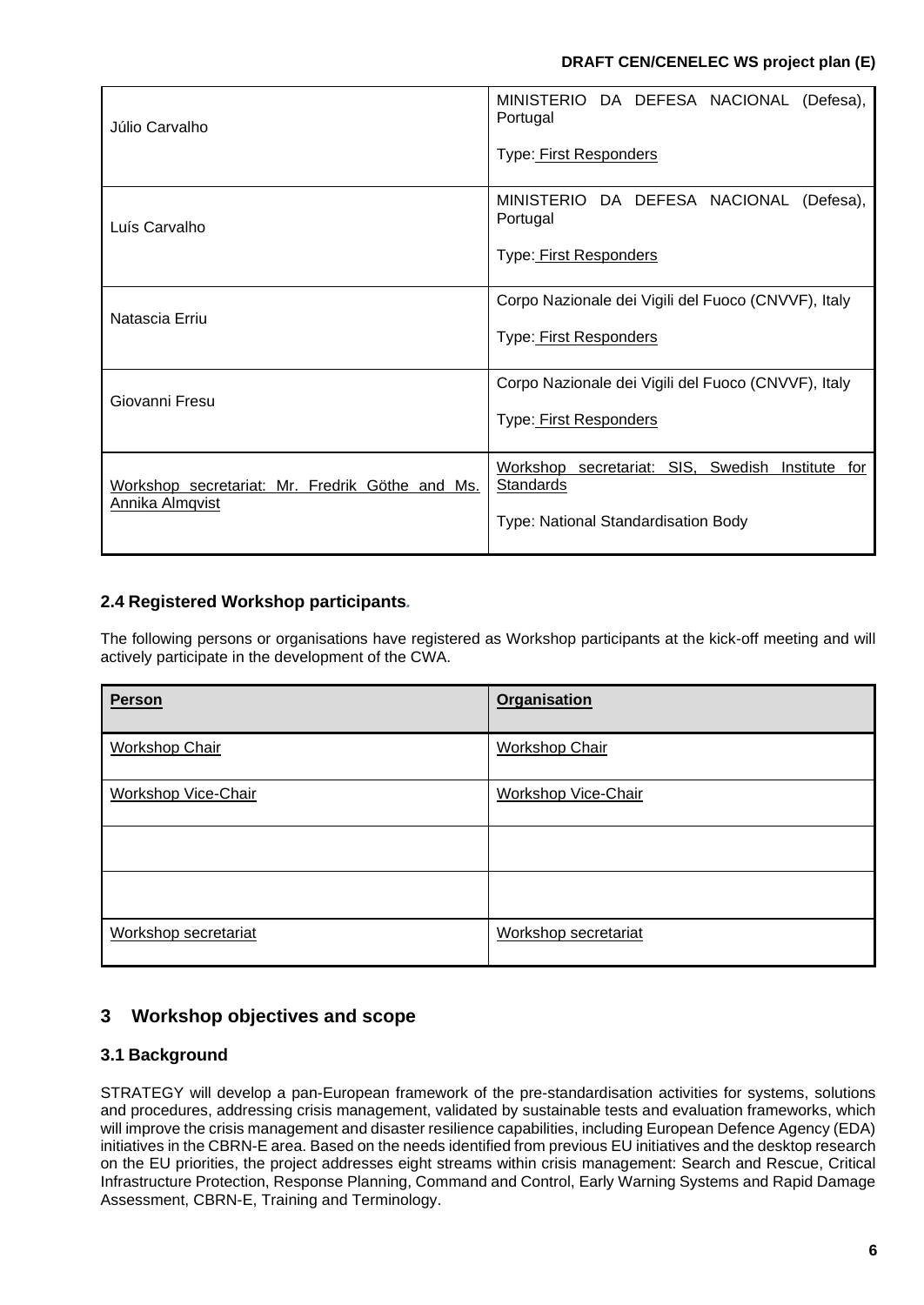#### **DRAFT CEN/CENELEC WS project plan (E)**

Aiming at selecting and implementing existing, evolving and new standards within solutions, tools and procedural guidelines and recommendations STRATEGY will streamline and validate technical and organisational interoperability in a fully transboundary configuration with means of standards through the implementation of use cases involving EU and National Standardisation bodies. The EU-funded research project STRATEGY https://strategy-project.eu/ has systematically identified and prioritised gaps in standardisation in crisis and disaster management and has compared them to the needs of end-users and to available opportunities across a broad spectrum of disaster management activities. All standardisation items to be developed in the course of the STRATEGY project will be fully tested and validated in table top exercises (TTXs) and a full exercises (FXs).

The proposed workshop has resulted from STRATEGY project and aims to provide and investigate in different type of triaging forms and create a universal markup language (a computer language that uses tags to define elements within a document) similar to a tree diagram which will include all different use cases focusing in structure of the data fields. A specify instance of the different cases will implement to a table top exercise to validate the process. Currently in a Mass Casualty Incident (MCI) healthcare resources are limited or strained due to the number of injured individuals, triage systems are implemented to offer the greatest good to the greatest amount of people. The goal is to determine as quickly as possible the priority of victims' treatment based on the severity of their condition, and to move patients away from the incident toward resources that offer comprehensive care. Within the workshop is planned to investigate and covered different types of triage forms and triaging systems while focusing in safety, usability, system compatibility and data protection matters.

The appropriate forms and process considered to be key importance for the first responders' teams to track and trace during transport from the incident scene to the designated facility. The future benefits of this CEN Workshop Agreement will be a reference document to technical providers of triaging solutions to create universal solutions valid for different type of Rescue teams across different countries.

### <span id="page-5-0"></span>**3.2 Scope**

The planned CEN Workshop specifies the requirements for acquiring digital information from victims during a search and rescue SAR operations.

The planned Workshop establishes requirements of digital triaging during a search and rescue mission regarding the categories of safety, usability, data protection, security and system compatibility.

The planned CEN Workshop is intended to be used by Search and Rescue equipment manufacturers and developers. The planned CEN Workshop is not primary intended to be used by first responders, although the user community is benefitted by the relevant guidelines to be put in place.

#### <span id="page-5-1"></span>**3.3 Related activities**

Related CEN committee/forum:

- CEN/TC 391 Societal and Citizen Security
- CEN CENELEC Sector forum on Security.

Related standardisation documents:

- CWA 17513:2020 Crisis and disaster management Semantic and syntactic interoperability
- EN ISO/IEC 27043:2016 Information technology Security techniques Incident investigation principles and processes (ISO/IEC 27043:2015).
- CWA 17514:2020 Systematic assessment of innovative solutions for crisis management Trial guidance methodology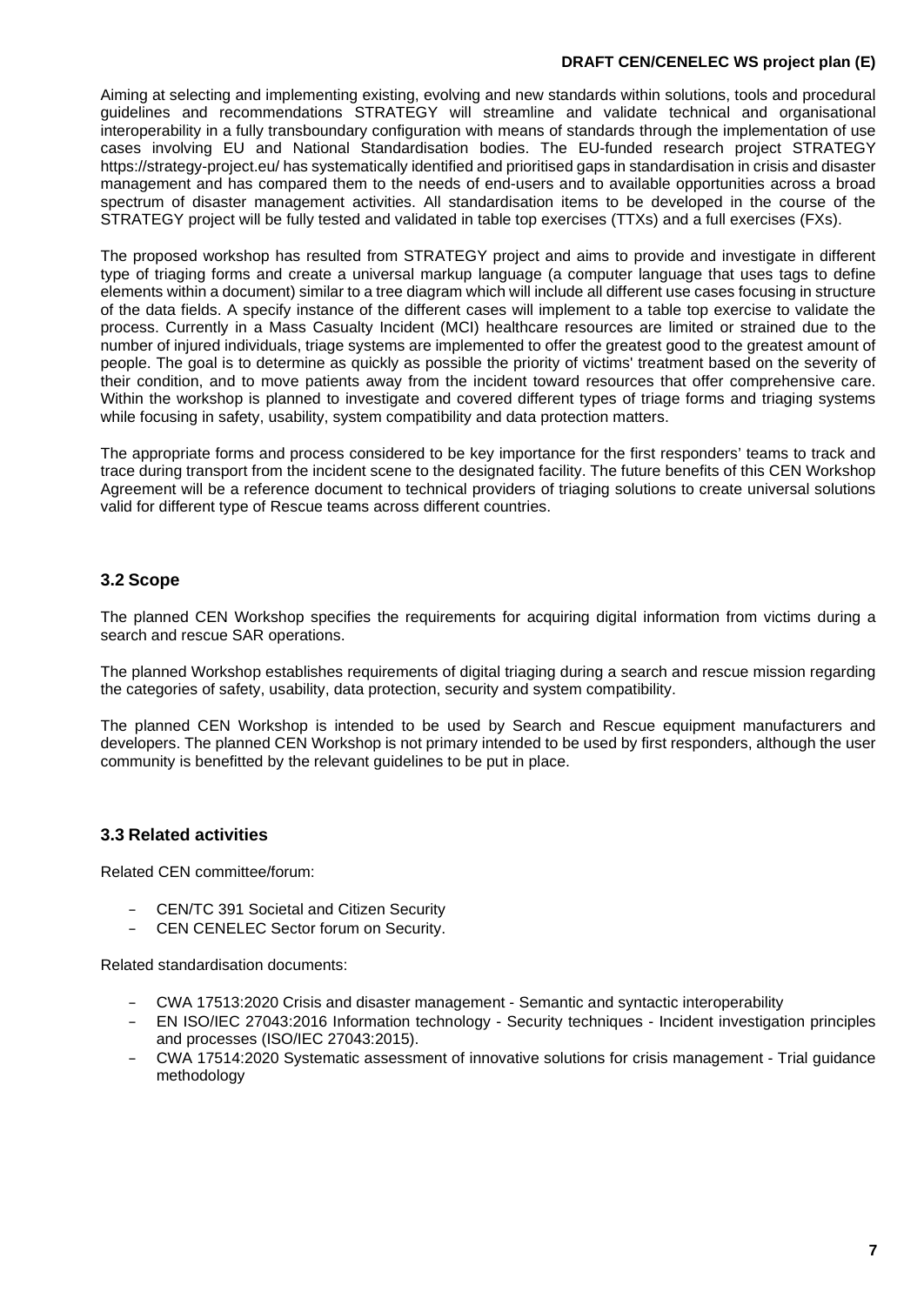# <span id="page-6-0"></span>**4 Workshop programme**

# <span id="page-6-1"></span>**4.1 General**

The kick-off meeting is planned to take place on 2022-03-14 online. A draft for public commenting will be published for 30 days.

A total of 13 Workshop web meetings (kick-off meeting and 12 Workshop meetings) will be held, during which the content of the CWA(s) will be presented, discussed and approved.

The CWA will be drawn up in **English** (language of meetings, minutes, etc.). The CWA will be written in **English**.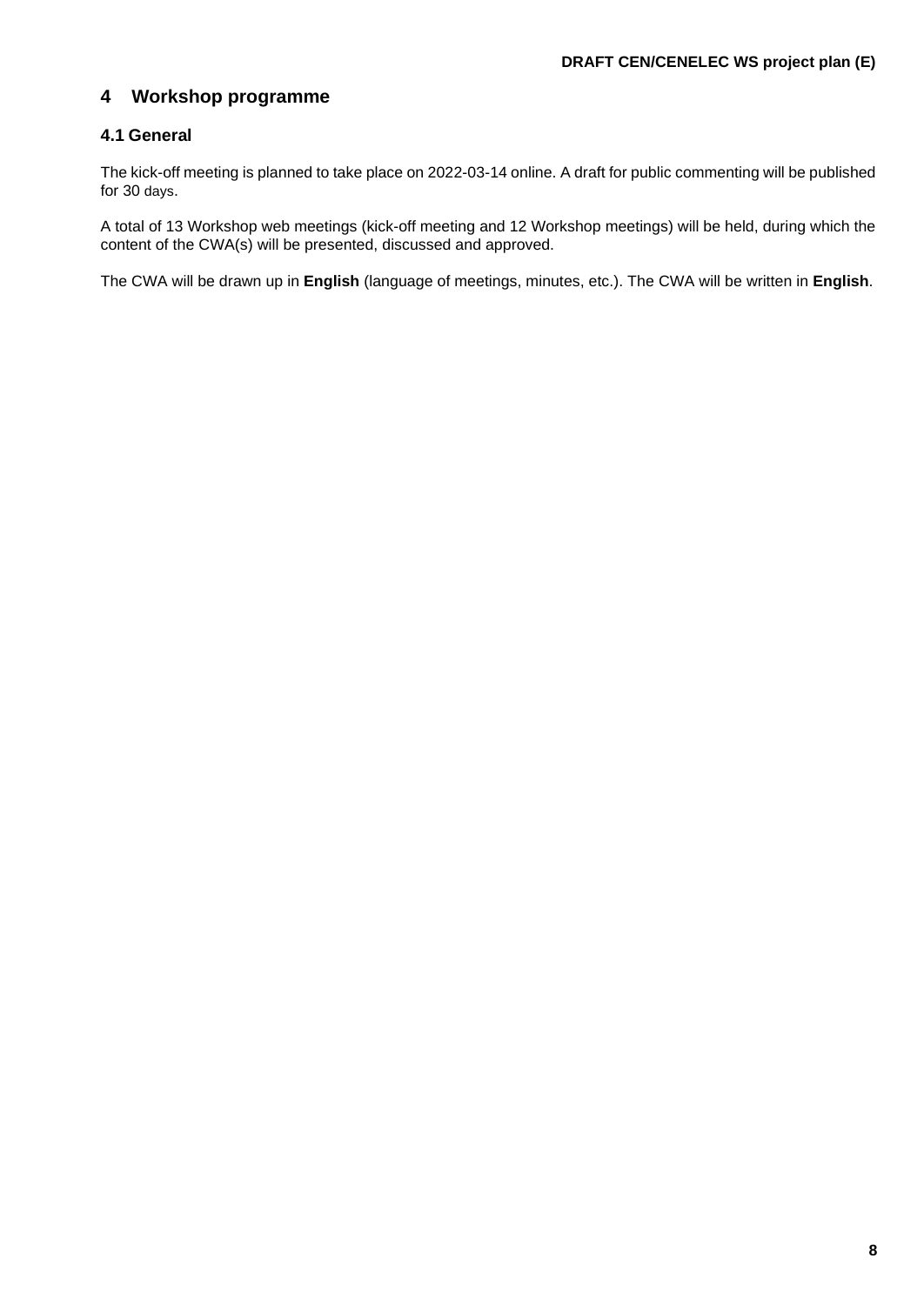## **4.2 Workshop schedule**

# **Table 1: Workshop schedule (preliminary)**

| <b>CEN Workshop</b>                                               | 11/21 | 12/21 | 01/22 | 02/22 | 03/22        | 04/22        | 05/22                                                          | 06/22 | 07/22        | 08/22 | 09/22        | 10/22 |
|-------------------------------------------------------------------|-------|-------|-------|-------|--------------|--------------|----------------------------------------------------------------|-------|--------------|-------|--------------|-------|
| <b>Initiation</b>                                                 |       |       |       |       |              |              |                                                                |       |              |       |              |       |
| 1. Proposal form submission<br>and TC response                    |       |       |       |       |              |              |                                                                |       |              |       |              |       |
| 2. Project plan development                                       |       |       |       |       |              |              |                                                                |       |              |       |              |       |
| 3. Open commenting period<br>on draft project plan<br>(mandatory) |       |       |       |       |              |              |                                                                |       |              |       |              |       |
| <b>Operation</b>                                                  |       |       |       |       |              |              |                                                                |       |              |       |              |       |
| 4. Kick-off meeting                                               |       |       |       |       |              |              |                                                                |       |              |       |              |       |
| 5a. 1st draft of CWA<br>development                               |       |       |       |       |              |              |                                                                |       |              |       |              |       |
| 5b. Table Top Exercise                                            |       |       |       |       |              |              |                                                                |       |              |       |              |       |
| 5c 2nd draft of CWA<br>development                                |       |       |       |       |              |              |                                                                |       |              |       |              |       |
| 6. Open commenting period<br>on draft CWA(s) (optional)           |       |       |       |       |              |              |                                                                |       |              |       |              |       |
| 7. CWA(s) finalised and<br>approved by Workshop<br>participants   |       |       |       |       |              |              |                                                                |       |              |       |              |       |
| <b>Publication</b>                                                |       |       |       |       |              |              |                                                                |       |              |       |              |       |
| 8. CWA(s) publication                                             |       |       |       |       |              |              |                                                                |       |              |       |              |       |
| <b>Dissemination (see</b><br>7)                                   |       |       |       |       |              |              |                                                                |       |              |       |              |       |
| <b>Milestones</b>                                                 |       |       |       |       | $\mathsf{K}$ | $\mathbf{V}$ | T<br>$\mathsf{T}$<br>$\mathbf{V}$<br>$\boldsymbol{\mathsf{X}}$ |       | $\mathsf{V}$ |       | $\mathsf{V}$ |       |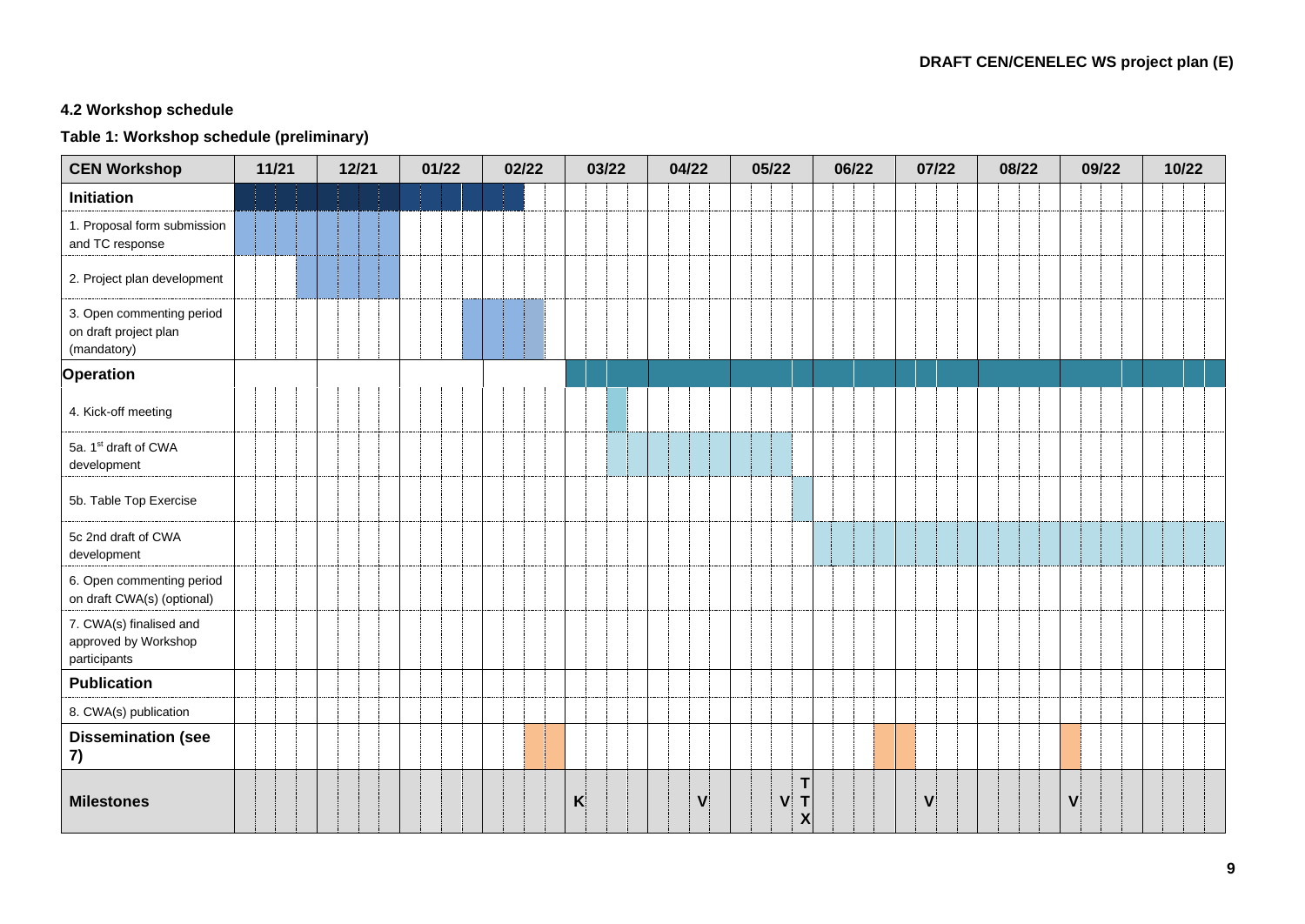| <b>CEN Workshop</b>                                             | 11/22        |  | 12/22 |  |  | 01/23 |  |   | 02/23 |  |  | 03/23 |  |              |  | 04/23             |  |  |  | 05/23 |  |   |  | 06/23 |             |  |  |  |  |
|-----------------------------------------------------------------|--------------|--|-------|--|--|-------|--|---|-------|--|--|-------|--|--------------|--|-------------------|--|--|--|-------|--|---|--|-------|-------------|--|--|--|--|
| <b>Initiation</b>                                               |              |  |       |  |  |       |  |   |       |  |  |       |  |              |  |                   |  |  |  |       |  |   |  |       |             |  |  |  |  |
| 1. Proposal form submission and<br>TC response                  |              |  |       |  |  |       |  |   |       |  |  |       |  |              |  |                   |  |  |  |       |  |   |  |       |             |  |  |  |  |
| 2. Project plan development                                     |              |  |       |  |  |       |  |   |       |  |  |       |  |              |  |                   |  |  |  |       |  |   |  |       |             |  |  |  |  |
| 3. Open commenting period on<br>draft project plan (mandatory)  |              |  |       |  |  |       |  |   |       |  |  |       |  |              |  |                   |  |  |  |       |  |   |  |       |             |  |  |  |  |
| Operation                                                       |              |  |       |  |  |       |  |   |       |  |  |       |  |              |  |                   |  |  |  |       |  |   |  |       |             |  |  |  |  |
| 4. Kick-off meeting                                             |              |  |       |  |  |       |  |   |       |  |  |       |  |              |  |                   |  |  |  |       |  |   |  |       |             |  |  |  |  |
| 5a. 1st draft of CWA<br>development                             |              |  |       |  |  |       |  |   |       |  |  |       |  |              |  |                   |  |  |  |       |  |   |  |       |             |  |  |  |  |
| 5b. Table Top Exercise                                          |              |  |       |  |  |       |  |   |       |  |  |       |  |              |  |                   |  |  |  |       |  |   |  |       |             |  |  |  |  |
| 5c 2nd draft of CWA<br>development                              |              |  |       |  |  |       |  |   |       |  |  |       |  |              |  |                   |  |  |  |       |  |   |  |       |             |  |  |  |  |
| 6. Open commenting period on<br>draft CWA(s) (optional)         |              |  |       |  |  |       |  |   |       |  |  |       |  |              |  |                   |  |  |  |       |  |   |  |       |             |  |  |  |  |
| 7. CWA(s) finalised and<br>approved by Workshop<br>participants |              |  |       |  |  |       |  |   |       |  |  |       |  |              |  |                   |  |  |  |       |  |   |  |       |             |  |  |  |  |
| <b>Publication</b>                                              |              |  |       |  |  |       |  |   |       |  |  |       |  |              |  |                   |  |  |  |       |  |   |  |       |             |  |  |  |  |
| 8. CWA(s) publication                                           |              |  |       |  |  |       |  |   |       |  |  |       |  |              |  |                   |  |  |  |       |  |   |  |       |             |  |  |  |  |
| <b>Dissemination (see 7)</b>                                    |              |  |       |  |  |       |  |   |       |  |  |       |  |              |  |                   |  |  |  |       |  |   |  |       |             |  |  |  |  |
| <b>Milestones</b>                                               | $\mathbf{V}$ |  |       |  |  |       |  | V |       |  |  |       |  | $\mathbf{V}$ |  | F<br>$\mathbf{x}$ |  |  |  |       |  | P |  |       | $\mathbf v$ |  |  |  |  |

**K** Kick-off

V Virtual Workshop meeting

P Publication of CWA

TTX Table Top Exercise

FX Full Exercise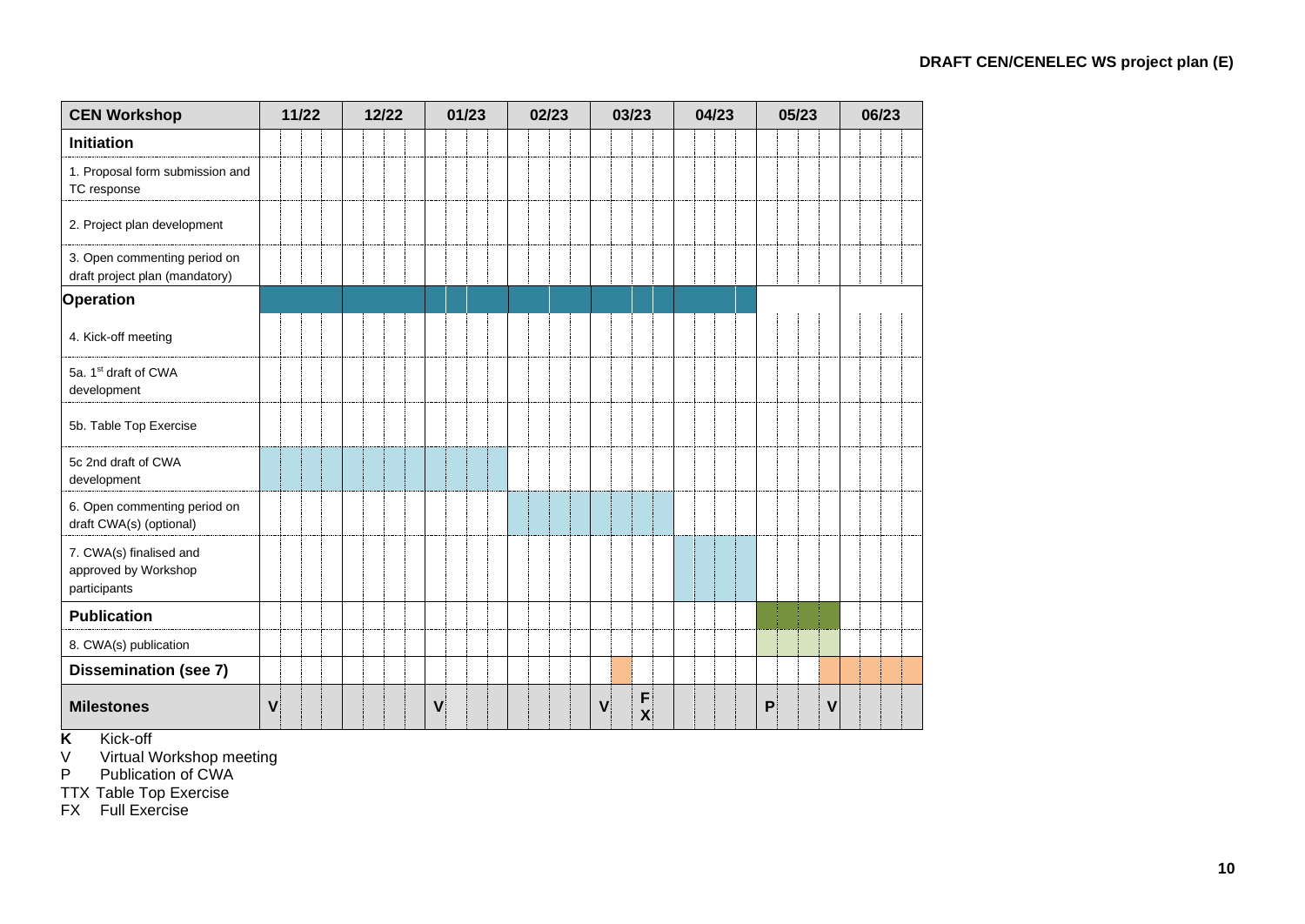# <span id="page-9-0"></span>**5 Resource planning**

The CEN Workshop is financed by the European research project STRATEGY. This project has received funding from the European Union's Horizon 2020 research and innovation programme under grant agreement No 883520.

There is no fee to register for participation in the Workshop.

All costs related to the participation of all other interested parties in the Workshop's activities must be borne by themselves.

#### <span id="page-9-1"></span>**6 Workshop structure and rules of cooperation**

#### <span id="page-9-2"></span>**6.1 Participation in the Workshop**

The Workshop will be constituted during the course of the kick-off meeting. By approving this project plan, the interested parties declare their willingness to participate in the Workshop and will be formally named as Workshop participants, with the associated rights and duties. Participants at the kick-off meeting who do not approve the project plan are not given the status of a Workshop participant and are thus excluded from further decisions made during the kick-off meeting and from any other decisions regarding the Workshop.

As a rule, the request to participate in the Workshop is closed once it is constituted. The current Workshop participants shall decide whether any additional members will be accepted or not.

Any new participant in the Workshop at a later date is decided on by the participants making up the Workshop at that time. It is particularly important to consider these aspects:

- a. expansion would be conducive to shortening the duration of the Workshop or to avoiding or averting an impending delay in the planned duration of the Workshop;
- b. the expansion would not result in the Workshop taking longer to complete;
- c. the new Workshop participant would not address any new or complementary issues beyond the scope defined and approved in the project plan;
- d. the new Workshop participant would bring complementary expertise into the Workshop in order to incorporate the latest scientific findings and state-of-the-art knowledge;
- e. the new Workshop participant would actively participate in the drafting of the manuscript by submitting concrete, not abstract, proposals and contributions;
- f. the new Workshop participant would ensure wider application of the CWA.

All Workshop participants who voted for the publication of the CWA or its draft will be named as authors in the European Foreword, including the organisations which they represent. All Workshop participants who voted against the publication of the CWA, or who have abstained, will not be named in the European Foreword.

#### <span id="page-9-3"></span>**6.2 Workshop responsibilities**

The Workshop Chair is responsible for content management and any decision-making and voting procedures. The Workshop Chair is supported by the Workshop Vice-Chair and the responsible Workshop secretariat, whereby the Workshop secretariat will always remain neutral regarding the content of the CWA(s). Furthermore, the Workshop secretariat shall ensure that CEN-CENELEC's rules of procedure, rules of presentation, and the principles governing the publication of CWA(s) have been observed. Should a Workshop Chair no longer be able to carry out her/his duties, the Workshop secretariat shall initiate the election of a new Workshop Chair. The list below covers the main tasks of the Workshop Chair. It is not intended to be exhaustive.

- Content related contact point for the Workshop
- − Presides at Workshop meetings
- Ensures that the development of the CWA respects the principles and content of the adopted project plan
- − Manages the consensus building process, decides when the Workshop participants have reached agreement on the final CWA, on the basis of the comments received
- Ensures due information exchange with the Workshop secretariat
- Represents the Workshop and its results to exterior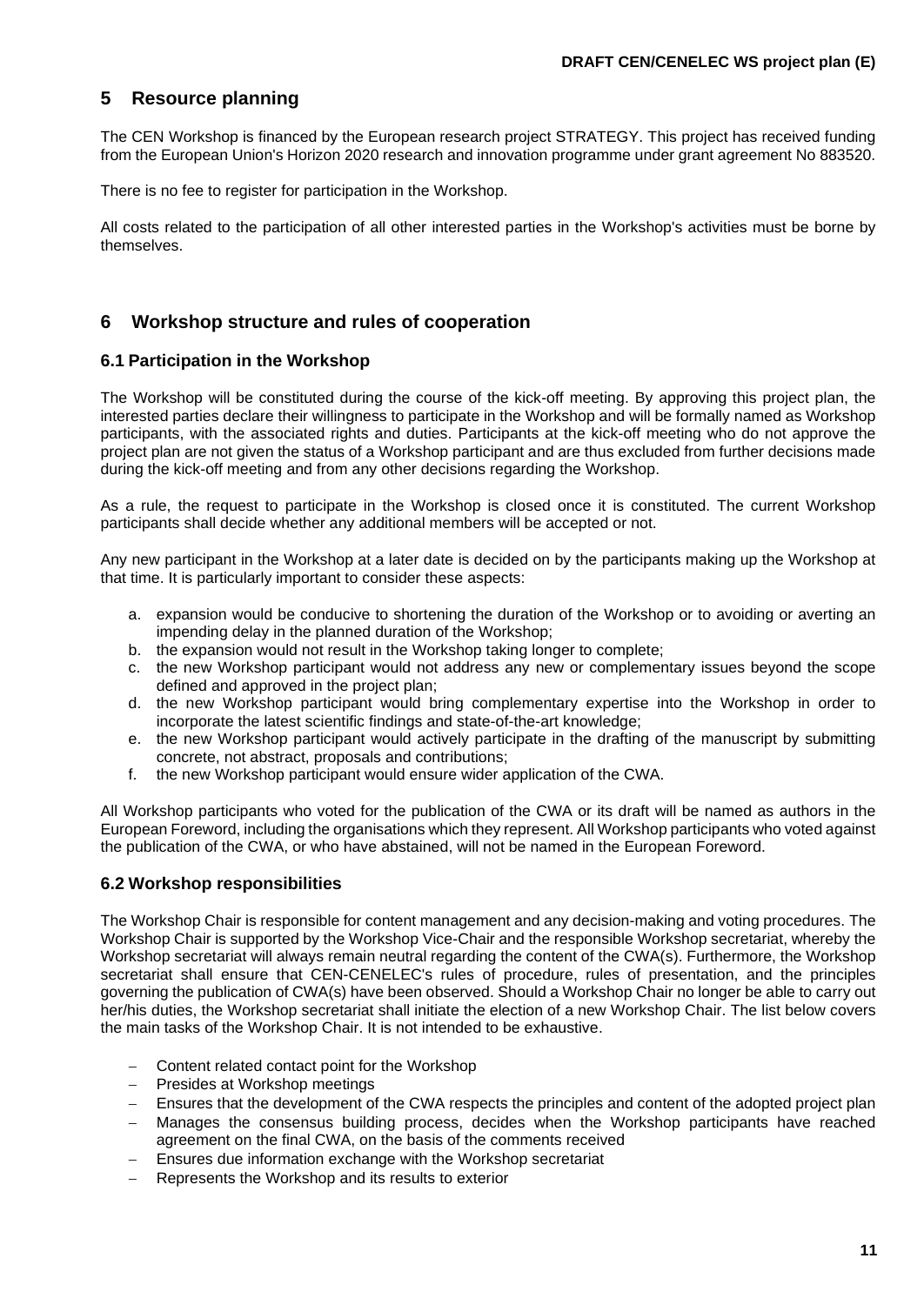#### **DRAFT CEN/CENELEC WS project plan (E)**

The Workshop secretariat, provided by a CEN/CENELEC national member, is responsible for organising and leading the kick-off meeting, in consultation with the Workshop proposer. Further Workshop meetings and/or web conferences shall be organised by the Workshop secretariat in consultation with the Workshop Chair. The list below covers the main tasks of the Workshop secretariat. It is not intended to be exhaustive.

- − Administrative and organisational contact point for the Workshop
- Ensures that the development of the CWA respects the principles and content of the adopted project plan and of the requirements of the CEN-CENELEC Guide 29
- Formally registers Workshop participants and maintains record of participating organisations and individuals
- <span id="page-10-2"></span>− Offers infrastructure and manage documents and their distribution through an electronic platform
- − Prepares agenda and distribute information on meetings and meeting minutes as well as follow-up actions of the Workshop
- − Initiates and manage CWA approval process upon decision by the Workshop Chair
- − Interface with CEN-CENELEC Management Centre (CCMC) and Workshop Chair regarding strategic directions, problems arising, and external relationships
- Advises on CEN-CENELEC rules and bring any major problems encountered (if any) in the development of the CWA to the attention of CEN-CENELEC Management Centre (CCMC)
- − Administrates the connection with relevant CEN or CENELEC/TCs

#### <span id="page-10-0"></span>**6.3 Decision making process**

Each Workshop participant is entitled to vote and has one vote. If an organisation sends several experts to the Workshop, that organisation has only one vote, regardless of how many Workshop participants it sends. Transferring voting rights to other Workshop participants is not permitted. During voting procedures, decisions are passed by simple majority; abstentions do not count.

If Workshop participants cannot be present in the meetings when the CWA or its draft is adopted, an alternative means of including them in the voting procedure shall be used.

### <span id="page-10-1"></span>**7 Dissemination and participation strategy**



#### **Proposal form submission**

The Workshop proposal has been disseminated to the following relevant stakeholders and bodies for consultation:

− CEN/TC 391 Societal and Citizen Security, CEN CENELEC Sector forum on Security and CEN CENELEC Management Centre (CCMC)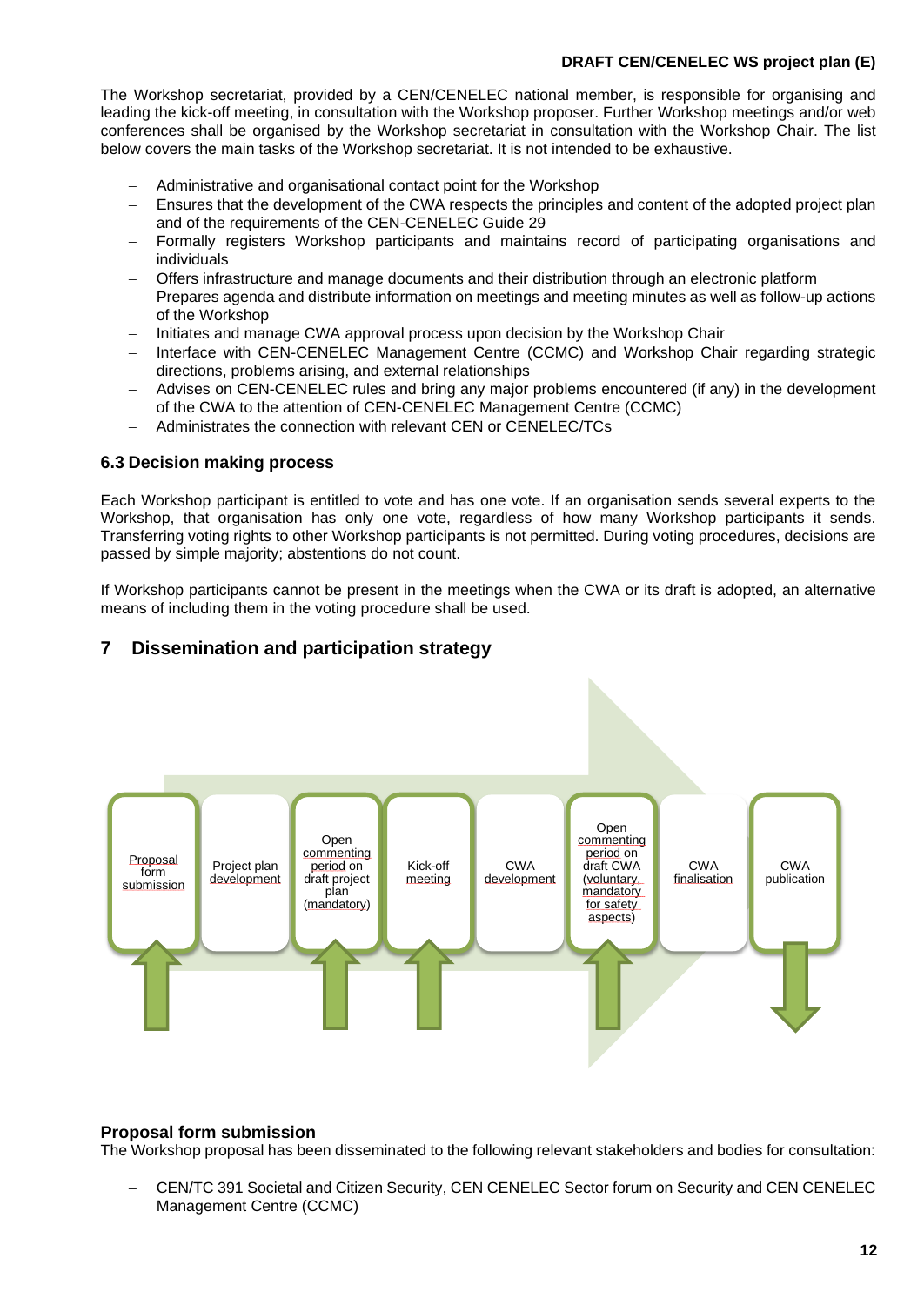#### **Open commenting period on draft project plan**

The project plan will be disseminated to the following relevant stakeholders and bodies for commenting:

CEN/TC 391 Societal and Citizen Security, CEN CENELEC Sector forum on Security and CEN CENELEC Management Centre (CCMC)

In addition to the CCMC website, the project plan and the date of the kick-off meeting will be advertised on https://strategy-project.eu/ to raise awareness. Interested parties are requested to contribute either through commenting of the project plan (short term) or through Workshop participation (long term).

#### **Open commenting period on draft CWA**

The draft CWA will be disseminated to the following relevant stakeholders and bodies for commenting:

CEN/TC 391 Societal and Citizen Security, CEN CENELEC Sector forum on Security and CEN CENELEC Management Centre (CCMC) In addition to the CCMC website, the draft CWA will be advertised on https://strategyproject.eu/ > to raise awareness. Interested parties are requested to contribute through commenting of the draft CWA (short term).

#### **CWA publication**

The CEN/CENELEC national members notify CCMC on whether and how they will make the CWA available in their country.

The final CWA will be advertised https://strategy-project.eu/ on:

- sector specific newsletter
- social media, such as
	- o Facebook
	- o Instagram
	- o LinkedIn<br>o Twitter
	- **Twitter**
- − Research Gate
- − EC Newsroom
- Others

#### <span id="page-11-0"></span>**8 Contacts**

#### − **Workshop Chair:**

Name: Spyridon Athanasiadis Organization: Institute of Communication and Computer Systems (ICCS) Postal address: 9, Iroon. Polytechniou Str., 157 73 Zografou, Greece Email: spyros.athanasiadis@iccs.gr Phone: +30 2107722467 Webpage: https://i-sense.iccs.gr

#### − **Workshop Secretariat:**

Name: Fredrik Göthe and Annika Almqvist Organization: Swedish Institute for Standards (SIS) Postal address: Solnavägen 1E/Torsplan, 11365 Stockholm Email: [fredrik.gothe@sis.se](mailto:fredrik.gothe@sis.se) and [annika.almqvist@sis.se](mailto:annika.almqvist@sis.se) Phone: +46 705208755 and +46 769472303 Webpage: www.sis.se

#### − **CEN-CENELEC Management Centre**

Christina Thorngreen **CCMC** Rue de la Science 23 B - 1040 Brussels, Belgium +32 25500910 **[cthorngreen@cencenelec.eu](mailto:cthorngreen@cencenelec.eu)** <https://www.cencenelec.eu/Pages/default.aspx>